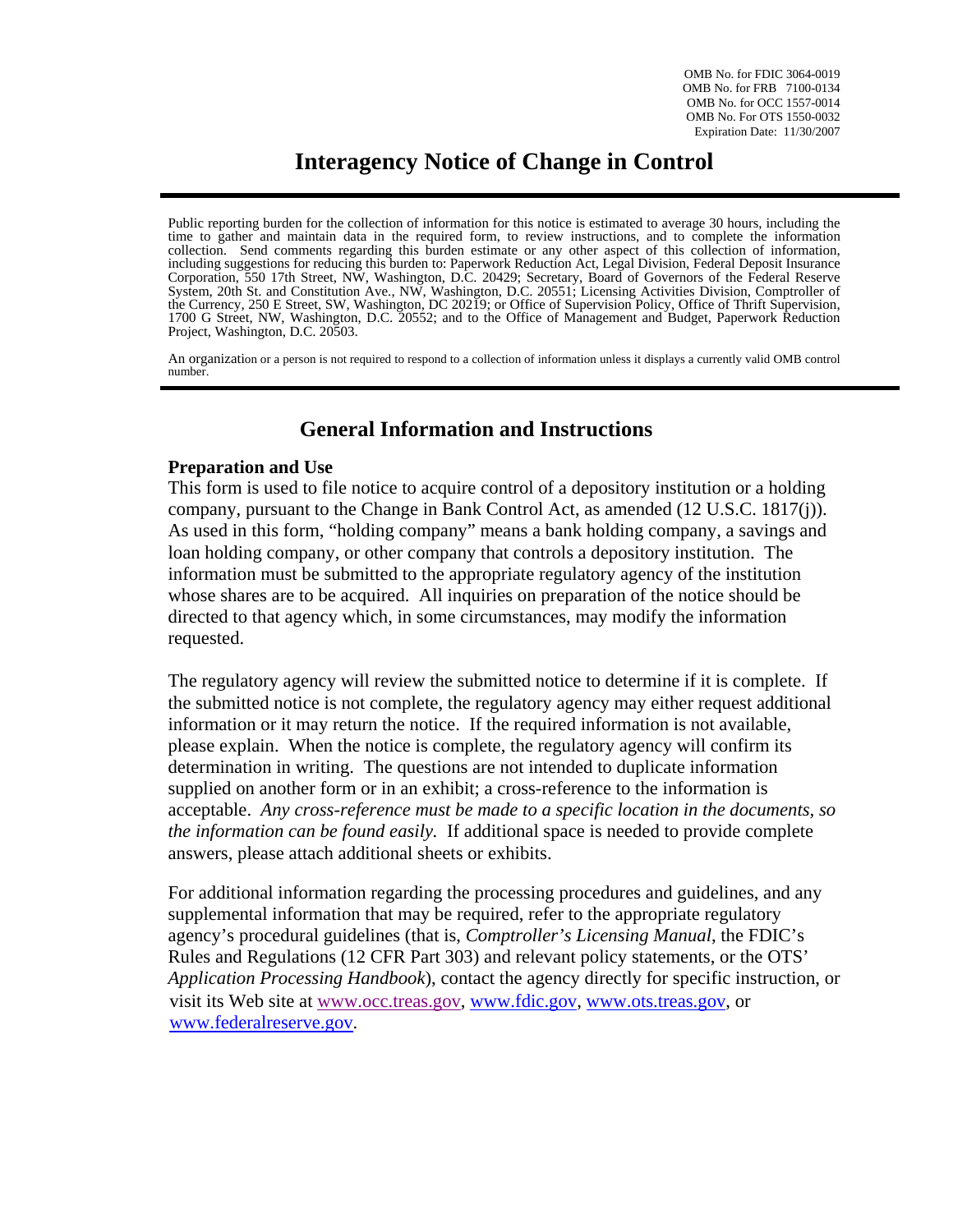#### **Biographical and Financial Report**

To assist the regulatory agencies in evaluating the factors specified in the Change in Bank Control Act, an *Interagency Biographical and Financial Report* must be submitted for **each** person named in the notice.

#### **Supporting Information**

The formal questions in the notice are not intended to limit the acquirer's presentation, and the regulatory agency may request additional necessary information. If any information furnished in the notice changes materially during the processing of the notice or prior to consummation, such changes should be communicated promptly to the regulatory agency with which the notice was filed.

#### **Compliance**

The proposed acquirer is expected to comply with all representations and commitments made in this notice.

Transactions subject to the Hart-Scott-Rodino Antitrust Improvement Act of 1976 (15 U.S.C. 18a), which applies to certain very large transactions, require a pre-merger filing with the Federal Trade Commission and the Department of Justice.

## **Notice of Publication**

An acquirer must publish an announcement of the proposed acquisition in a newspaper of general circulation in the community in which the head office of the depository institution or holding company is located. In the case of a bank holding company, an announcement also must be published in each community in which the head office of a bank subsidiary of the holding company is located. A copy of the affidavit(s) of publication should be submitted to the appropriate regulatory agency. Contact the appropriate regulatory agency for the specific requirements of the notice of publication.

#### **Confidentiality**

Any acquirer desiring confidential treatment of specific portions of the notice must submit a request in writing with the submission of the notice. The request must discuss the justification for the requested treatment. An acquirer's reasons for requesting confidentiality should specifically demonstrate the harm (for example, loss of competitive position, invasion of privacy) that would result from public release of information (5 U.S.C. 552). Information for which confidential treatment is requested should be: (1) specifically identified in the public portion of the notice (by reference to the confidential section); (2) separately bound; and (3) labeled "Confidential." An acquirer should follow the same procedure for a request for confidential treatment for the subsequent filing of supplemental information to the notice.

An acquirer should contact the appropriate regulatory agency for specific instructions regarding requests for confidential treatment. The appropriate regulatory agency will determine whether the information will be treated as confidential and will advise the acquirer of any decision to publicly release information labeled as "Confidential."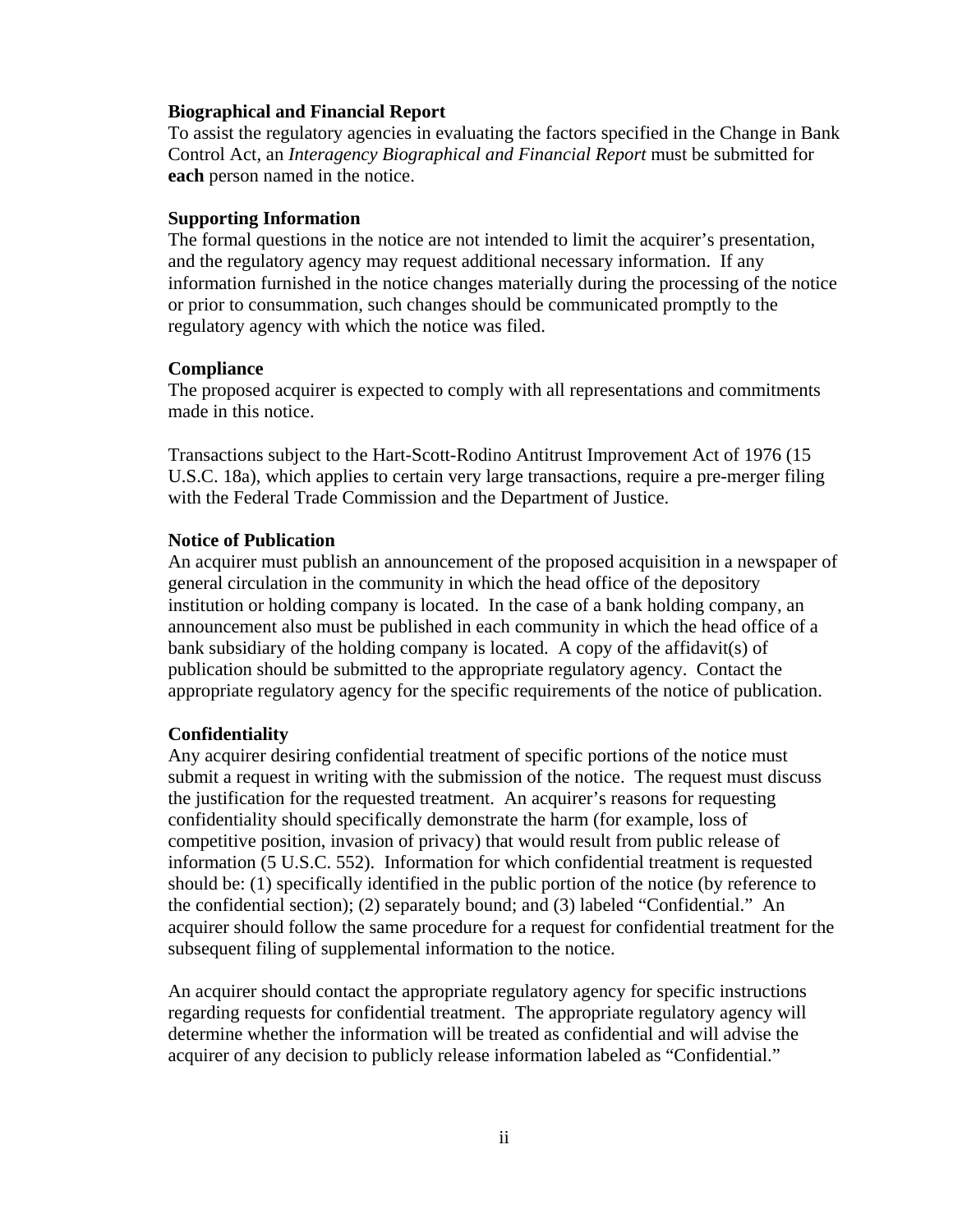## **Interagency Notice of Change in Control**

- 1. Identify:
	- (a) Name and address of proposed acquirer(s):

(If an individual, provide last name, first name, and middle name)

(If a corporation or other entity, provide the full legal name and the type of organization, for example, ABC Company, a corporation, or ABC, a partnership)

|     |                           | (Name)                                                               |                                                                                      |  |  |
|-----|---------------------------|----------------------------------------------------------------------|--------------------------------------------------------------------------------------|--|--|
|     | (Street Address)          |                                                                      |                                                                                      |  |  |
|     | (City)                    | (State)                                                              | (ZIP Code)                                                                           |  |  |
| (b) | acquired:                 |                                                                      | Name and address of depository institution or holding company whose shares are to be |  |  |
|     |                           | (Name)                                                               |                                                                                      |  |  |
|     |                           | (Street Address)                                                     |                                                                                      |  |  |
|     | (City)                    | (State)                                                              | (ZIP Code)                                                                           |  |  |
| (c) |                           | the person to whom inquiries concerning this notice may be directed: | Name, title, employer, address, telephone number, fax number, and e-mail address of  |  |  |
|     |                           | (Name)                                                               |                                                                                      |  |  |
|     |                           | (Title, Employer)                                                    |                                                                                      |  |  |
|     |                           | (Street Address)                                                     |                                                                                      |  |  |
|     | (City)                    | (State)                                                              | (ZIP Code)                                                                           |  |  |
|     | (Area Code & Tel. Number) | (Fax Number)                                                         | (E-mail Address)                                                                     |  |  |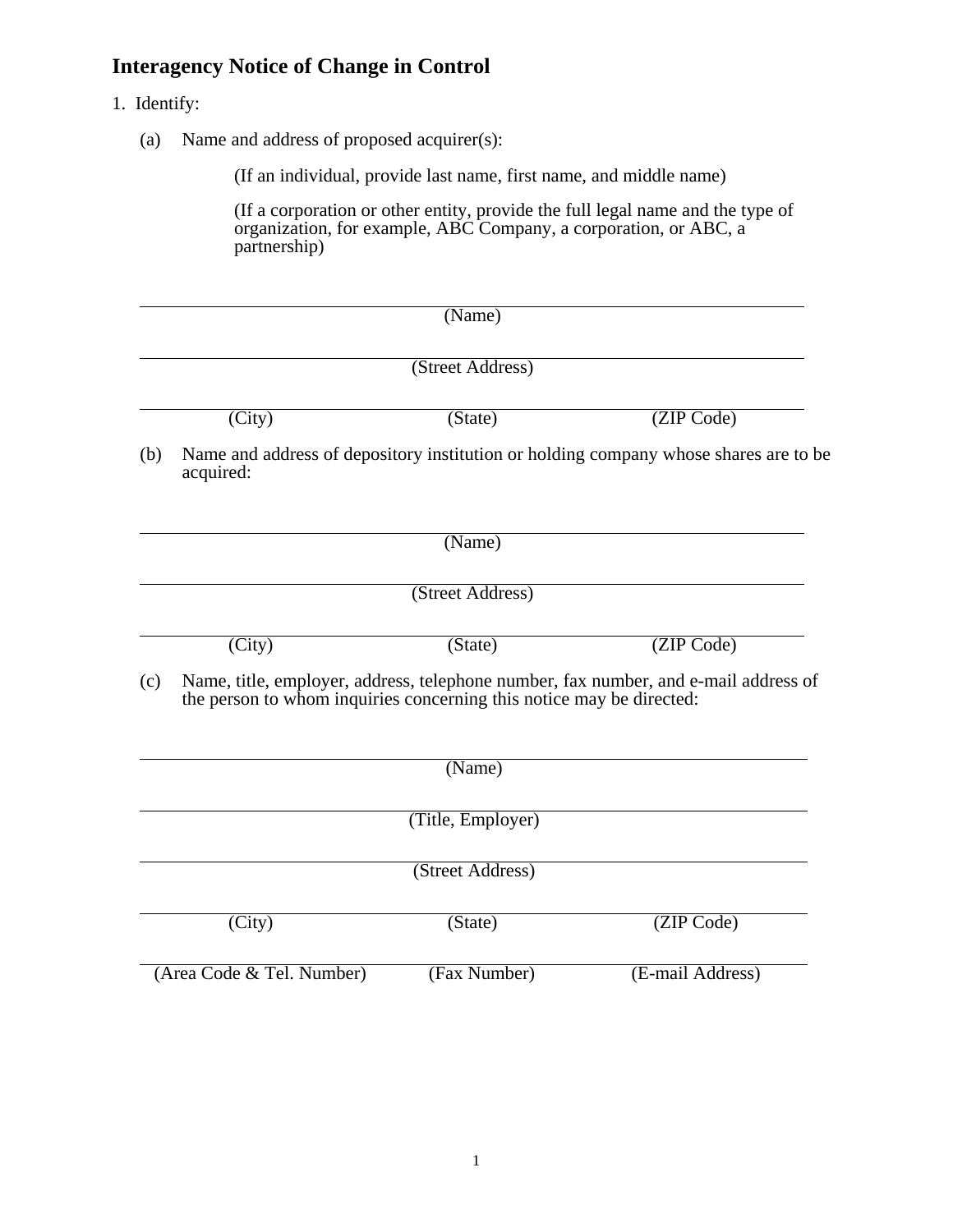2. Is this notice being filed prior to the acquisition of control? Yes  $\Box$  No  $\Box$ 



If the response is no, state the nature of the exception upon which the acquirer is relying for an exception to the prior notice requirement. If no exception is available, please discuss the reason(s) that prior notice was not given and modify the wording of the form as appropriate to provide all necessary information related to the transaction.

- 3. For each class of voting securities of the depository institution or holding company to be acquired, provide the total number of voting shares:
	- (a) Authorized
	- (b) Currently outstanding
	- (c) Pro forma outstanding
- 4. Provide the following information. For any shares registered or to be registered in another name (such as a trust, corporation, or partnership), indicate the names of registered parties, beneficial owners and trustees, as applicable.

| Full name of each<br>acquirer or transferee                          | Number of shares<br>per class of securities<br>now owned.<br>controlled, or held | Number of shares per<br>class of securities to<br>be purchased by or<br>transferred to the<br>acquirer or transferee | Number of shares per<br>class of securities after<br>completion of acquisition |
|----------------------------------------------------------------------|----------------------------------------------------------------------------------|----------------------------------------------------------------------------------------------------------------------|--------------------------------------------------------------------------------|
|                                                                      |                                                                                  |                                                                                                                      |                                                                                |
| <b>TOTAL</b>                                                         |                                                                                  |                                                                                                                      |                                                                                |
| Total as percent of<br>shares outstanding per<br>class of securities | $\frac{0}{0}$                                                                    | $\%$                                                                                                                 | $\%$                                                                           |

### 5. Indicate:

- (a) The purchase price(s) per share of shares to be acquired  $\$\$
- (b) Total purchase price for the entire proposed transaction \$
- (c) The current book value per share \$

(d) The current market value per share \$ (including date and source of information, if available)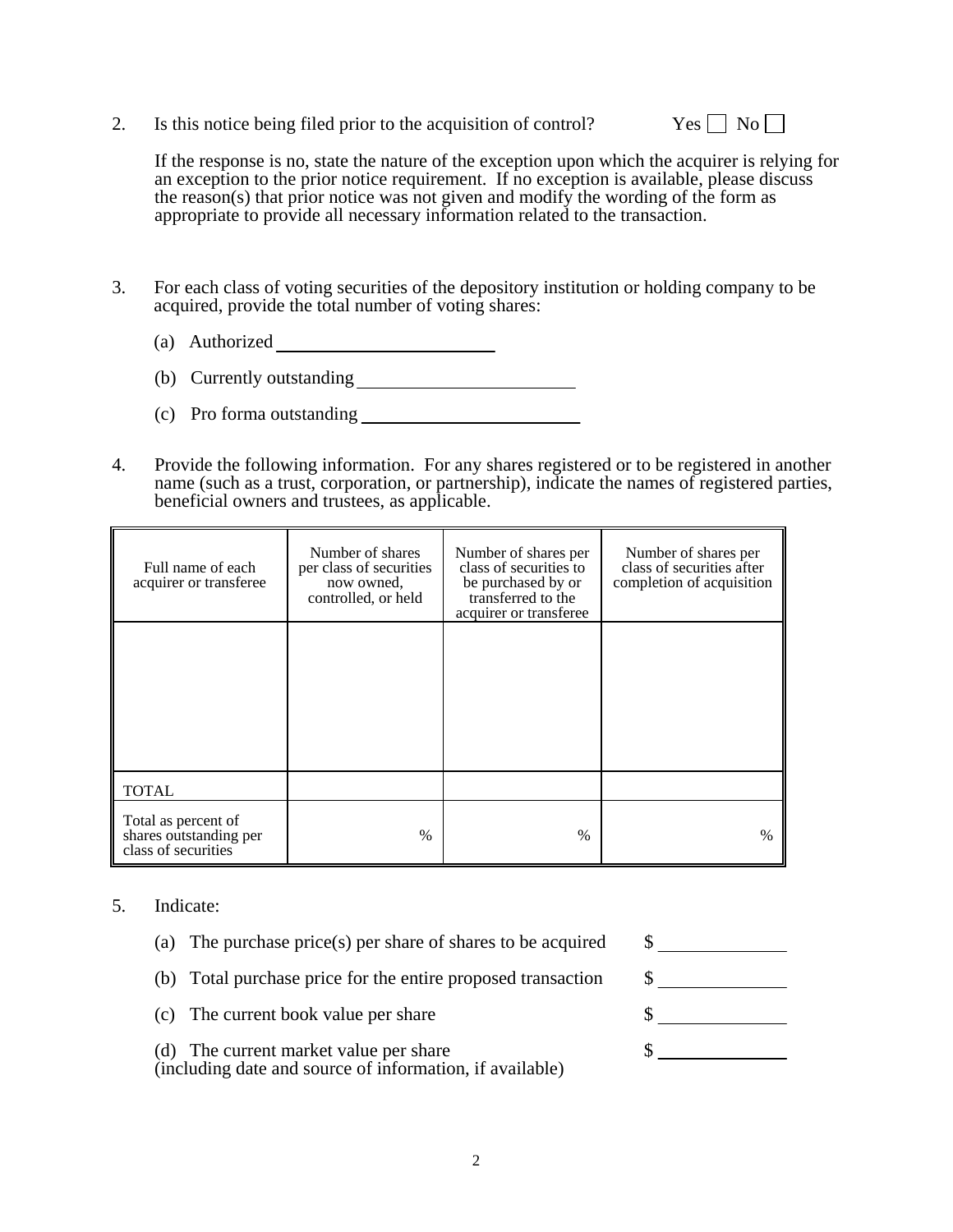- 6. Discuss the proposal, including the purpose, terms, and conditions of the acquisition, and the manner in which the acquisition will be made. Summarize and attach copies of all pertinent documents, such as purchase and sale agreements, shareholder agreements, noncompete agreements, employment contracts, and trust agreements.
- 7. Provide the following information.

| Name of each<br>Acquirer or transferee | Total purchase price | Source and amount of funds |
|----------------------------------------|----------------------|----------------------------|
|                                        | \$                   |                            |
|                                        |                      |                            |
|                                        |                      |                            |
|                                        |                      |                            |
| <b>TOTAL</b>                           | \$                   |                            |

- (a) If cash funds will be used, provide copies of checking, savings, or money market account statements. If assets will be liquidated, list those assets and provide a copy of the documents that can verify the timing of such transaction and the amount of the anticipated proceeds.
- (b) If any portion of the funds (or other consideration) for the acquisition will be borrowed, indicate the name of each borrower, name and address of each lender, amount financed, collateral to be pledged, and terms of the transaction, including interest rates, amortization requirements, guarantors, endorsers, co-makers, and any other arrangements, agreements, and understandings between and among the parties. If applicable, submit a copy of any loan commitment letter.
- (c) Indicate the means through which the borrowed funds will be repaid. Provide details if the acquirer will rely on salaries, dividends, fees, or other funds from the depository institution or holding company to be acquired.
- 8. Provide the following information.

| Name of each<br>seller or transferor                                              | Number of shares<br>per class of voting<br>securities now<br>held | Number of shares per<br>class of voting<br>securities to be sold or<br>transferred | Number of shares per<br>class of voting securities<br>after completion of<br>acquisition |
|-----------------------------------------------------------------------------------|-------------------------------------------------------------------|------------------------------------------------------------------------------------|------------------------------------------------------------------------------------------|
|                                                                                   |                                                                   |                                                                                    |                                                                                          |
| Total                                                                             |                                                                   |                                                                                    |                                                                                          |
| Total as percent of total<br>shares outstanding per<br>class of voting securities | $\frac{0}{0}$                                                     | $\%$                                                                               | $\%$                                                                                     |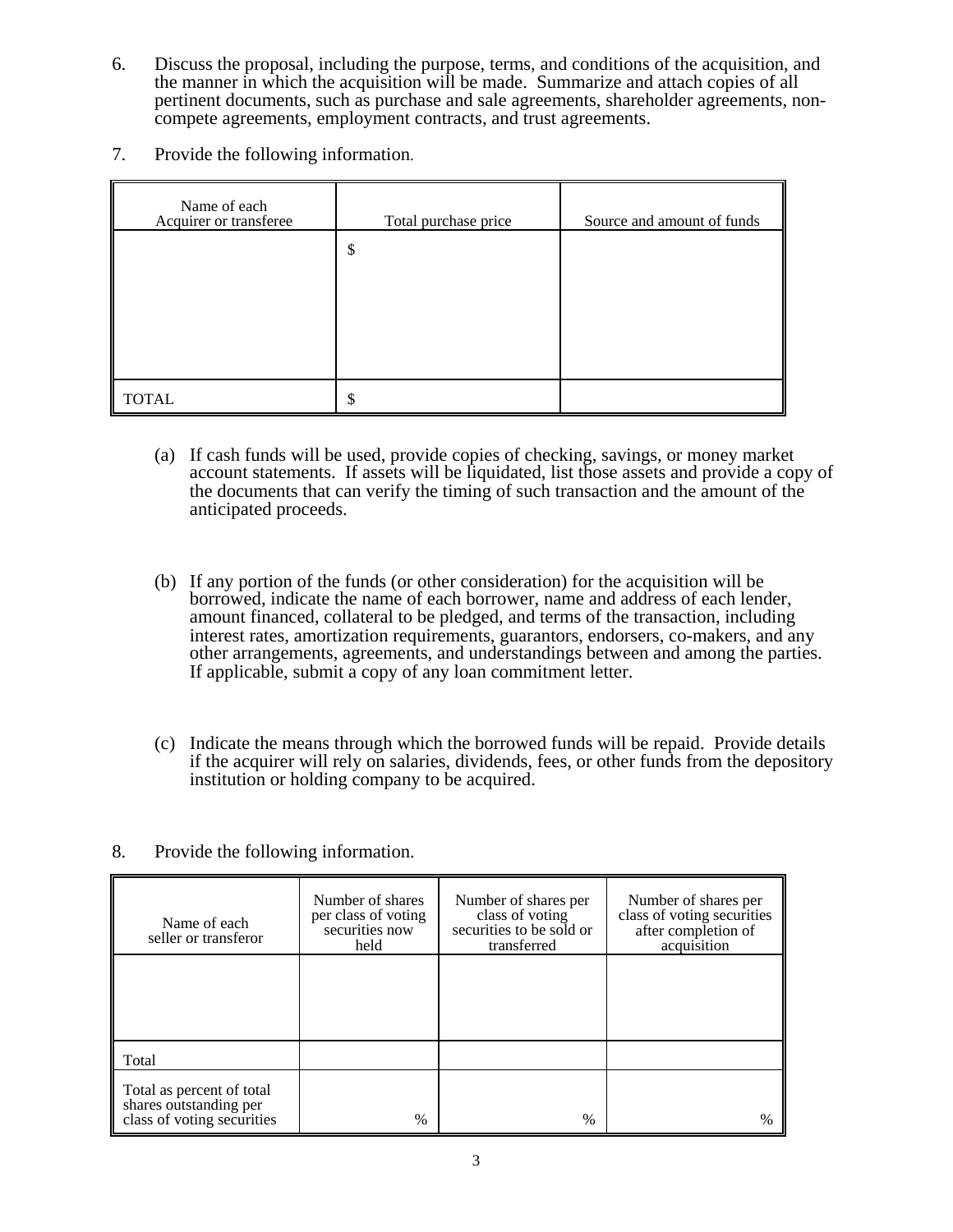- 9. Identify any person or parties employed, retained, or to be compensated by any acquirer, or by any person on behalf of any acquirer, to make solicitations or recommendations to stockholders and thereby assist in the acquisition. Include a description of the terms of such employment, retainer, or arrangement for compensation, and provide a copy of any such agreement or contract.
- 10. List and provide copies of all invitations, tenders, or advertisements making a tender offer to stockholders for purchase of their stock in connection with the proposed acquisition.
- 11. Describe in detail any plans or proposals that any acquirer may have to: (a) liquidate the depository institution or holding company to be acquired, (b) sell its assets, (c) merge it with any company, or (d) make any other significant change in its business strategy or corporate structure.
- 12. If changes are contemplated in the board of directors or senior executive officers of the depository institution or holding company to be acquired, provide a current and pro forma list of officers and directors. The regulatory agency with which this notice has been filed should be contacted to determine the filing or other information requirements associated with changes to the board of directors or senior executive officers, pursuant to Section 32 of the Federal Deposit Insurance Act (12 USC 1831i).
- 13. For each acquirer, indicate any positions currently held (director, officer, or employee) in any other depository institution or holding company. Also indicate if any acquirer directly or indirectly (such as through personal trusts, corporations, or similar arrangements) owns, controls, or has power to vote 10 percent or more of any class of voting securities or other voting equity interests of any other depository institution or holding company.

| Name of each<br>acquirer or transferee | Name and address of<br>each depository institution<br>or holding company | Position and<br>Date appointed | Percent<br>ownership of<br>institution |
|----------------------------------------|--------------------------------------------------------------------------|--------------------------------|----------------------------------------|
|                                        |                                                                          |                                |                                        |
|                                        |                                                                          |                                |                                        |

- 14. If any office of any depository institution or holding company with which the acquirer is currently associated is located in the same geographic market as the subject institution, provide the name and location of each office of such other organization.
- 15. If the proposed acquirer is not an individual (or a group of individuals acting in concert) and the acquirer is engaged, directly or indirectly (including through a subsidiary), in insurance activities that are supervised by a state insurance regulator, provide:
	- (a) The name of the company.